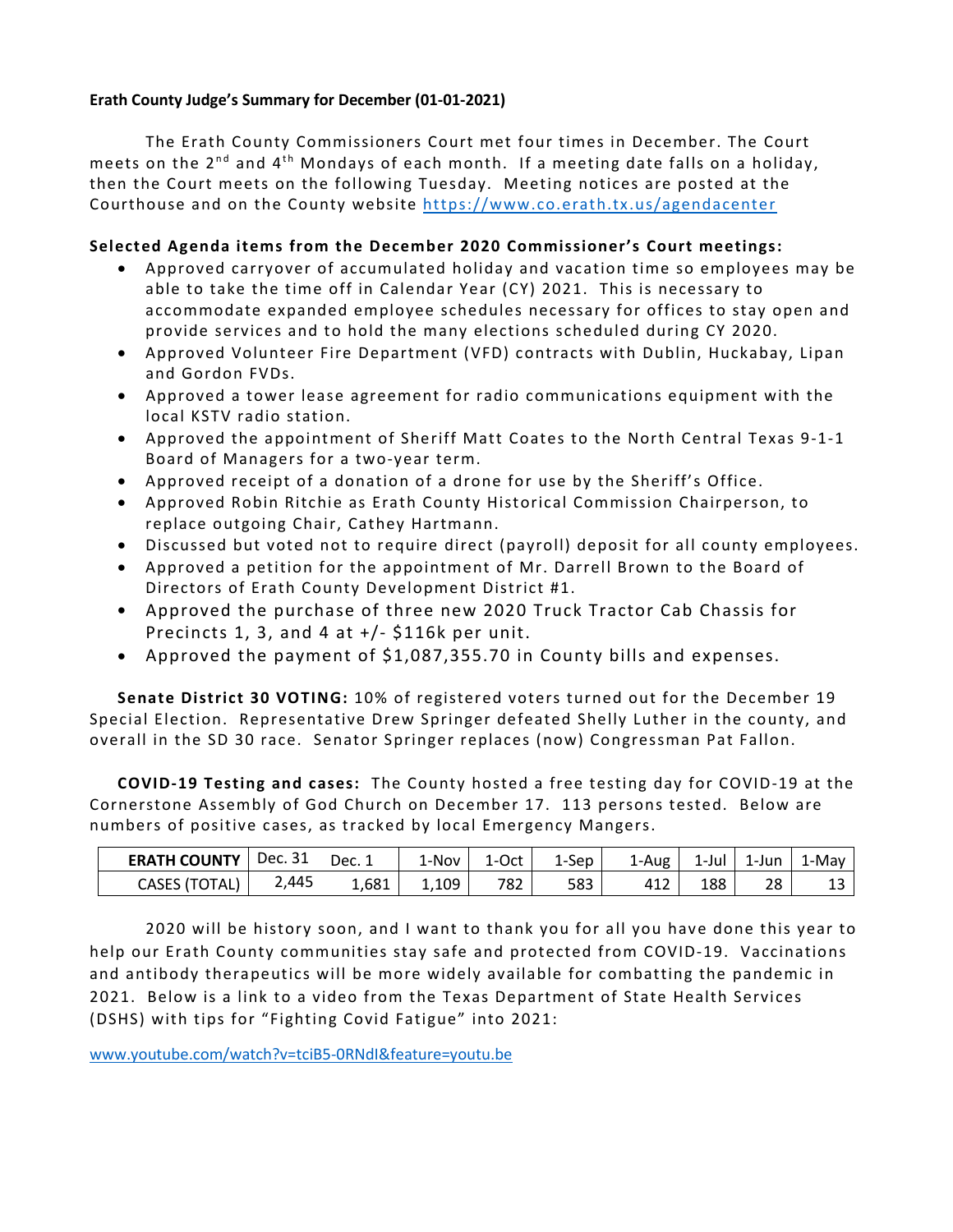**COVID19 Vaccine.** The vaccine is in still in its initial stages of delivery to providers. Below are Texas Department of State Health Services (DSHS) condensed guidelines and frequently asked questions regarding vaccine availability.

### **Who can get vaccinated now?**

The initial vaccine supply is limited. The first groups to be vaccinated include health care workers, residents of long-term care facilities, and people at risk of severe illness or death from COVID-19. Vaccine providers are encouraged to prioritize health care workers *but can start vaccinating others if they have vaccine available.*

# **Vaccine Availability**

Vaccine supply is still limited but new shipments of vaccine will arrive in Texas each week.

### **How do I find a place to get vaccinated?**

Health care facilities and medical offices can contact their employer, others should reach out to in-county providers. Visit the [Texas COVID-19 Vaccine Provider Locations map](https://txdshs.maps.arcgis.com/apps/webappviewer/index.html?id=91ac7fb5e5fd47e7ada4acfe4a05920a) to see which providers have received vaccine and contact them to find out if you can make an appointment to get vaccinated. People can check the map weekly to determine if there is a vaccine provider near them.

### **Vaccine Safety**

Information gathered in large-scale clinical trials and thoroughly reviewed by scientists at the Food and Drug Administration shows that the vaccines are safe and effective.

#### **Vaccine Cost**

The vaccine will be provided free of charge to anyone who wants it. For people with insurance, insurance will cover any fee to administer it by the provider. People without insurance won't be charged.

#### **Can the vaccine be required?**

Getting vaccinated is voluntary, and people cannot be required to get the vaccine.

#### **Preventing the Spread of COVID-19**

People still need to take precautions like physical distancing and wearing a mask to help slow the spread of COVID-19 as people get vaccinated and more is learned about the immunity produced by the vaccines.

For more comprehensive information, please see the TX DSHS website: <https://www.dshs.texas.gov/coronavirus/immunize/vaccine.aspx>